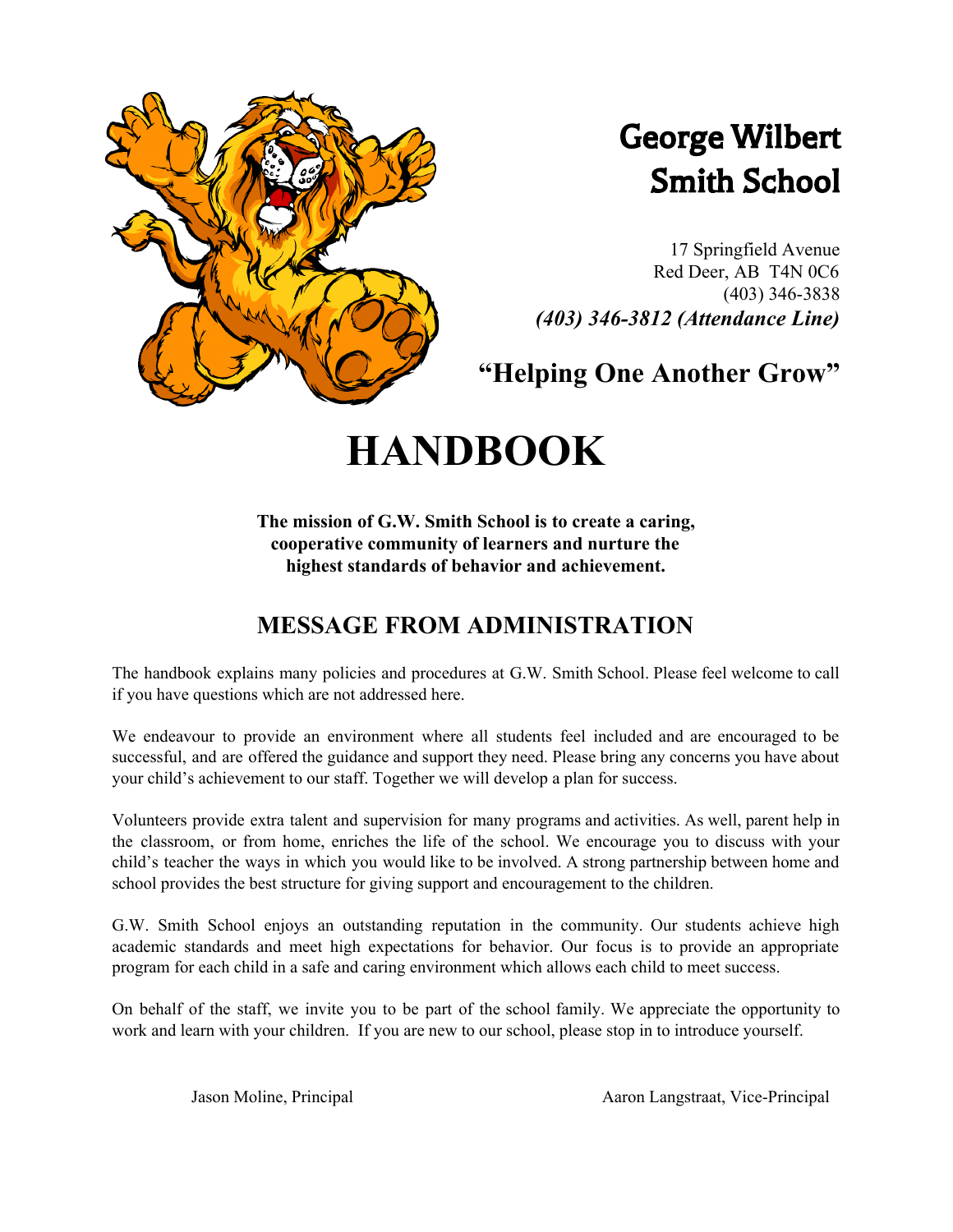# <span id="page-1-0"></span>**TABLE OF CONTENTS**

**Click on a link to be directed to that section of the handbook.**

**[ATTENDANCE](#page-2-0)** 

BUS [RULES](#page-2-1)

CELL [PHONES/ELECTRONIC](#page-2-2) COMMUNICATION

**[CLOTHING](#page-3-0)** 

GYM [APPAREL](#page-3-1)

HOME AND SCHOOL [COMMUNICATION](#page-3-2)

**[HOMEWORK](#page-4-0)** 

**[INJURIES](#page-4-1)** 

[LION'S](#page-4-2) PRIDE

**[LUNCH](#page-4-3)** 

[MEDICATIONS](#page-5-0)

NUT AWARE [SCHOOL](#page-5-1)

[SCHOOL](#page-5-2) AGE CARE

**[SCHOOL](#page-5-3) RULES** 

[SCHOOL](#page-6-0) TIMES

[SCHOOL](#page-6-1) YEAR 2018-19

STUDENT [CONDUCT](#page-7-0)

**[SUPPLIES](#page-8-0)** 

[VALUABLES](#page-8-1)

**[VOLUNTEERS](#page-8-2)** 

[WEATHER](#page-8-3)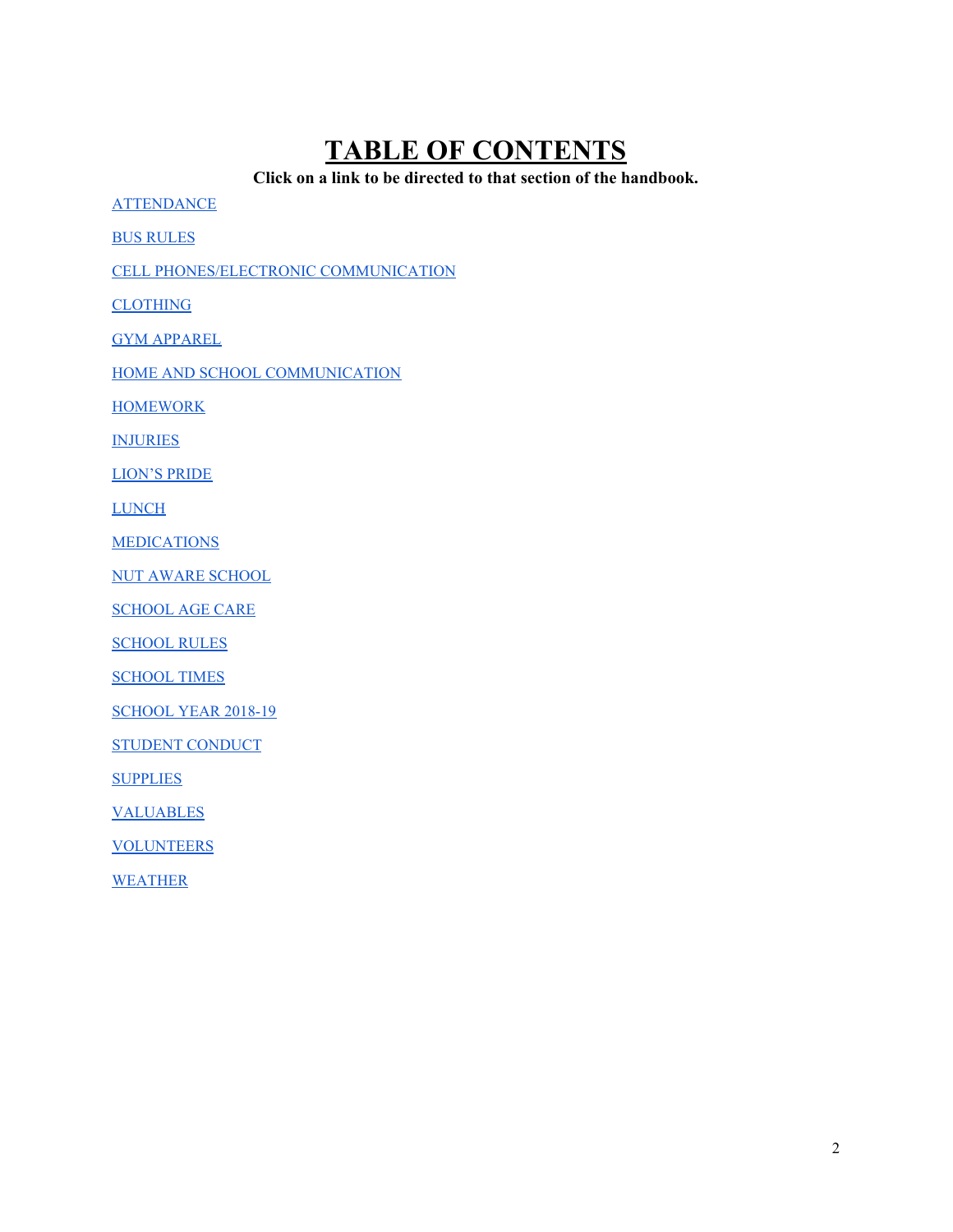# <span id="page-2-0"></span>**ATTENDANCE**

School attendance between the ages of 6 and 16 is compulsory according to provincial legislation. We encourage parents/guardians to ensure the regular and punctual attendance of their children in order that maximum achievement may be attained.

If your child will be absent or late on a given day, please contact the school by note (when the absence is known in advance), or by telephone (**403-346-3812 Attendance Line**).

The Attendance Line can be accessed outside of school hours to leave a voicemail message reporting an absence.

# Return to TABLE OF [CONTENTS](#page-1-0)

# <span id="page-2-1"></span>**BUS RULES**

- 1. Listen to the driver.
- 2. Stay seated with your back against the back of the seat. Do not get up until the bus has completely stopped. Sit in your assigned seat.
- 3. Keep the aisle clear. Sports equipment, backpacks, lunch kits and books should be held on your lap or placed at your feet.
- 4. Keep everything inside the bus. Only air goes in and out the windows.
- 5. No eating on the bus.
- 6. Stay back from the sides, wheels, and bumpers of the bus. Keep out of reaching or touching distance.
- 7. All school rules apply when on the bus.

#### Return to TABLE OF [CONTENTS](#page-1-0)

# <span id="page-2-2"></span>**CELL PHONES/ELECTRONIC COMMUNICATION**

We understand that your child may need to bring a communication device to school for safety reasons, such as contacting a parent/guardian while walking home. Any devices brought to school must be turned off during the day and kept in the students' backpack. They are not to be taken out at recess or during the lunch hour. If your child will be bringing a device to school, please request an Electronic Device Agreement from your child's teacher or the office.

Return to TABLE OF [CONTENTS](#page-1-0)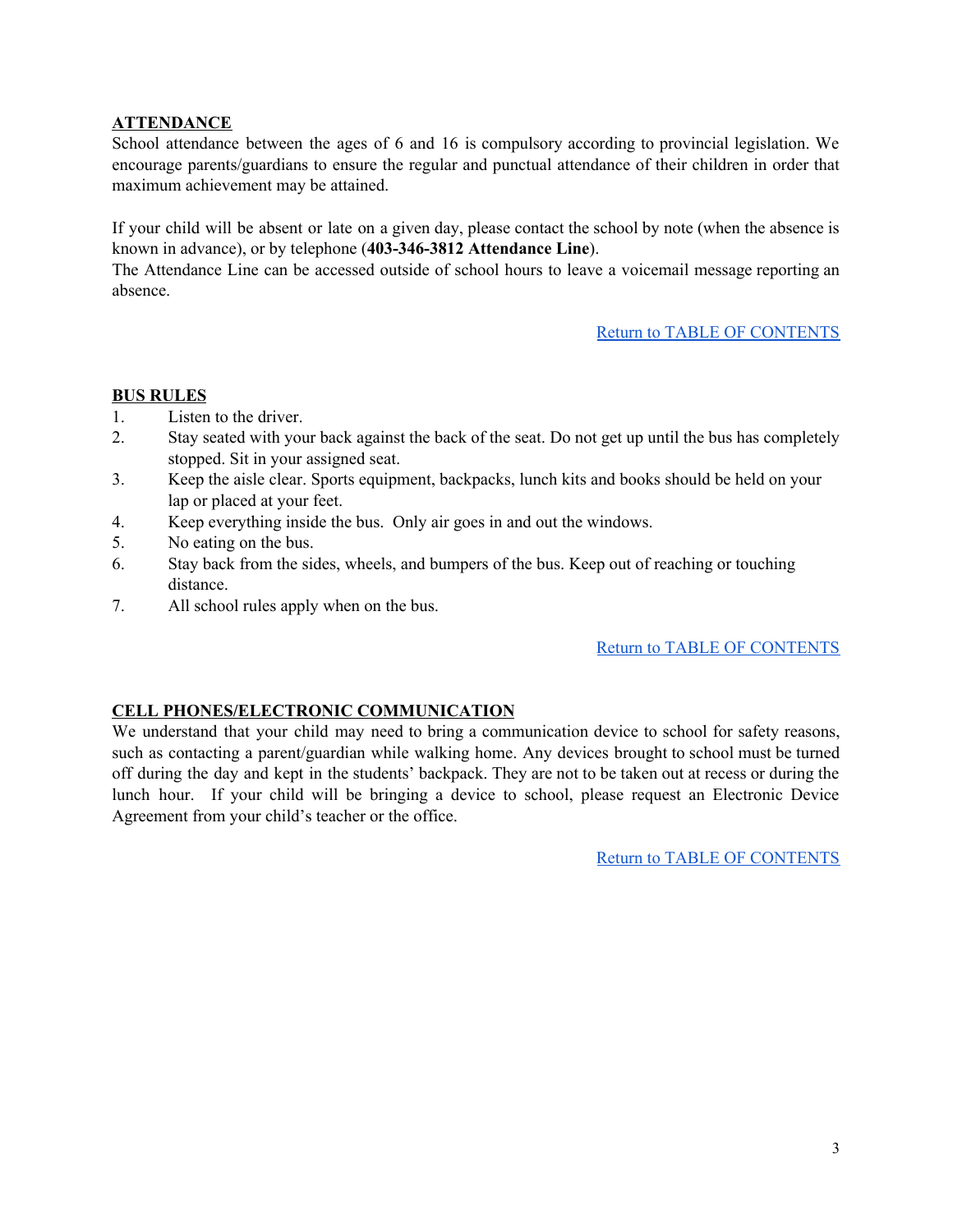# <span id="page-3-0"></span>**CLOTHING**

In order to maintain cleanliness in the school, we ask that students have one pair of shoes or boots for outside wear and one pair of shoes with **non-marking soles** for inside. Students and adults are requested to remove their hats when entering the school.

At G.W. Smith, we expect students will dress in a manner appropriate for the setting, and in a way that demonstrates self-respect and respect for others. In hot weather, students should not wear clothing more suitable to the beach. The final decision about what is appropriate clothing at school will rest with the principal.

# **Please put your child's name on all clothing items.**

Return to TABLE OF [CONTENTS](#page-1-0)

# <span id="page-3-1"></span>**GYM APPAREL**

Students in all grades are required to wear running shoes for physical education classes. For safety, it is very important that students have proper running shoes that do up snugly. These running shoes can also double as a child's inside shoes. Students in grades 4-5 may also be required to wear gym shorts and a T-shirt for physical education classes. It is strongly recommended that students have a gym bag for carrying and storing their gym clothing.

Return to TABLE OF [CONTENTS](#page-1-0)

#### <span id="page-3-2"></span>**HOME AND SCHOOL COMMUNICATION**

It is important to maintain good communication between home and school. This communication can be initiated by either the home or the school and can take a variety of forms. Some of these are:

- drop-in Meet the Teacher Muffin/Coffee Morning
- classroom folders, communication scribblers or digital communications
- school visitation by parents
- parent volunteer activities in the school
- parent attendance at school assemblies activities and special events
- notes or letters from teacher to parent or from parent to teacher
- homework assignments
- G.W. Smith School Council
- the Scoops newsletter (emailed once/month)
- school website, Facebook, twitter and emails
- scheduled parent conferences
- report cards

Parents/guardians are invited to visit the school. You may wish to discuss your child's progress at a time other than during scheduled conferences, or you may wish to come and help in the classroom. Please call the school to make arrangements for such visits. Please call your child's teacher or the school administration as soon as any concerns arise.

Return to TABLE OF [CONTENTS](#page-1-0)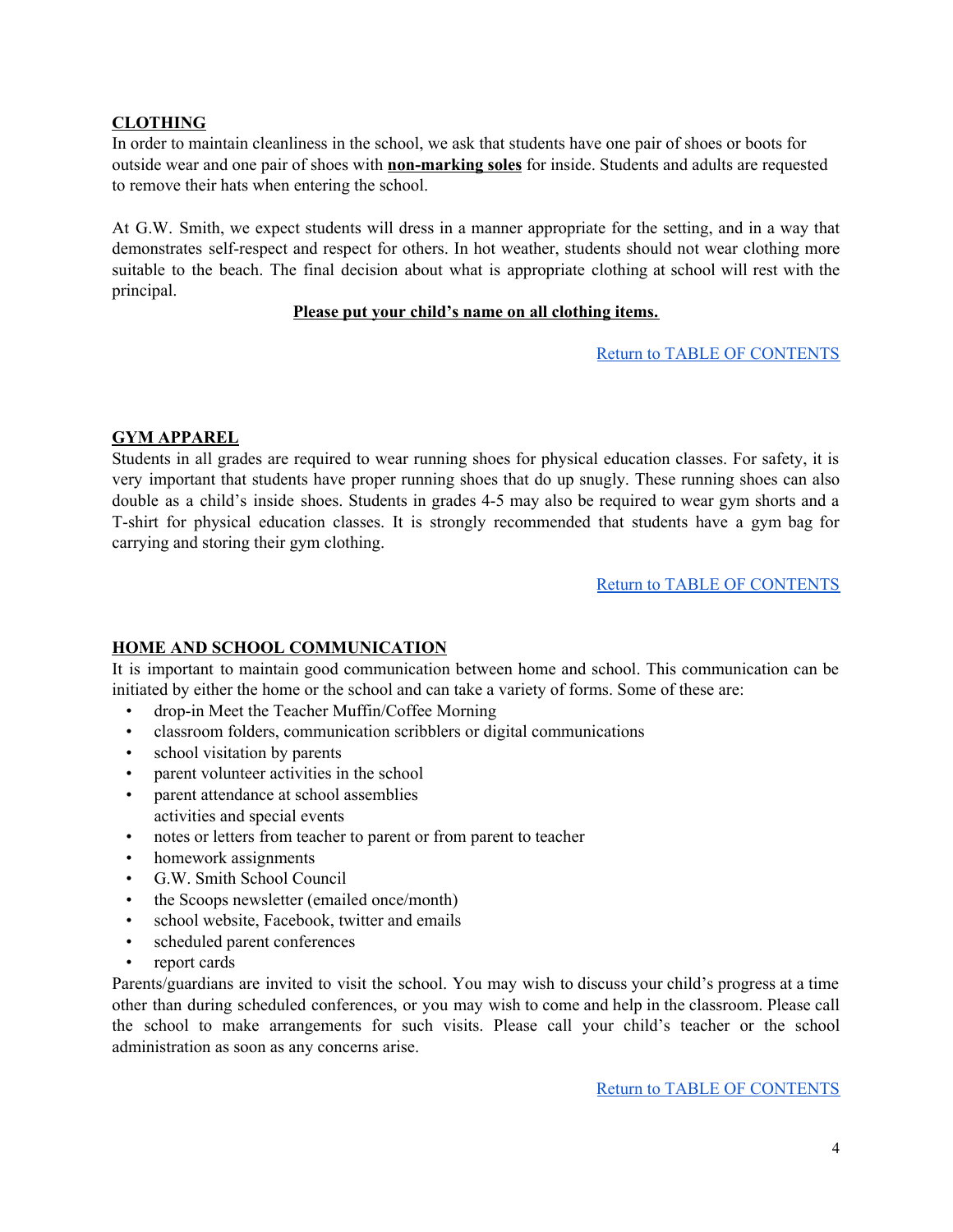# <span id="page-4-0"></span>**HOMEWORK**

Your child may be assigned regular homework such as practising sight words or math games or may be assigned work that was not completed in class or with which they require extra practise. In grades 4 and 5, it is helpful for students to review daily work to assist in preparing for assessments and to build their study skills for middle school. In order to develop good reading and comprehension skills, all students should read daily. If your child has missed school due to illness or vacation they may have work to complete.

In order to help develop a positive homework habit:

- Establish a consistent time each day for homework
- Provide a quiet place to work, with materials such as pencils and paper
- Show an interest in, and monitor, the homework your child is doing
- Ensure homework is completed promptly and returned to school
- Communicate with your child's teacher if your child is experiencing difficulty

Encourage your child to talk about their day. Rather than asking "How was school?" ask them to tell you something they learned in a specific subject.

#### Return to TABLE OF [CONTENTS](#page-1-0)

# <span id="page-4-1"></span>**INJURIES**

Minor injuries such as cuts, bruises, and scratches will be attended to by the school but if there is any question as to the nature of illness or injury, we will attempt to contact parents/guardians.

Any child who has a head injury will be brought to the office. Parents/guardians will be contacted and will determine whether the child will remain in school or be taken for a medical examination.

Please ensure that a telephone number where a parent/guardian can be reached at all times is available to the school. Confirm with your designated emergency contacts that you have given their name and number to the school.

Return to TABLE OF [CONTENTS](#page-1-0)

#### <span id="page-4-2"></span>**LION'S PRIDE**

At G.W. Smith School we have Lion's Pride!

- **P**ositivity
- **R**espect
- **I**ndependence
- **D**etermination
- **E**mpathy

#### <span id="page-4-3"></span>**LUNCH**

#### Return to TABLE OF [CONTENTS](#page-1-0)

Students who eat lunch at school are supervised by school staff. Microwaves are not available to students. We recommend that students use a thermos or bring lunches that do not require heating. Hot Lunch through the Healthy Hunger website will once again be available. <https://www.healthyhunger.ca/>

For further information, please contact the school office.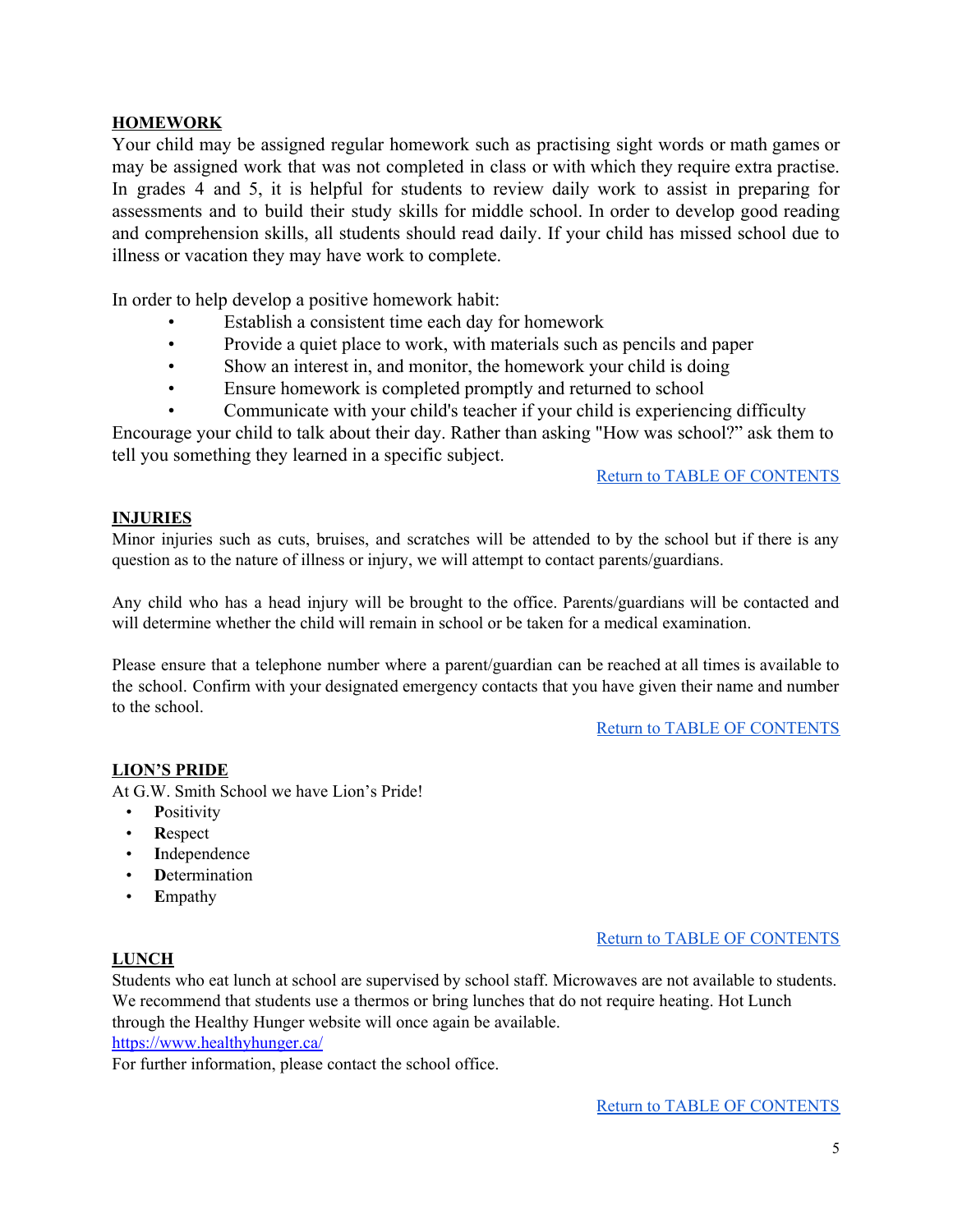#### <span id="page-5-0"></span>**MEDICATIONS**

Non-Prescription: School staff may not administer non-prescription medications such as Aspirin, Tylenol or cough medicine. These are not available at school, and are not to be sent with students.

Prescription: School staff may only administer prescription medications if they have agreed to be of assistance and have been given appropriate instruction or training by a qualified person, which may include the parent. Authorization must be provided in writing from the parent or guardian and the physician to the principal (RDPS Regulation 4.04.02). The form to administer medicine is available on the school website. Parents/guardians are responsible for making appropriate arrangements for giving of medications. All prescription medications must be in the original container, labeled, and stored. Please do not put pills in lunch kits or coat pockets.

#### Return to TABLE OF [CONTENTS](#page-1-0)

#### <span id="page-5-1"></span>**NUT AWARE SCHOOL**

Some of our students have a life-threatening allergy to peanut products, including peanut butter. We need to ensure that all our children are safe and cared for at school, so we request your cooperation and understanding to help us protect our students from possible danger. Allergies are a medical condition that may cause death within minutes if not treated properly. Please send only food that is free from any peanut or nut products. Even peanut residue on hands, desks and equipment in the school, can cause an anaphylactic reaction in an allergic child.

#### Return to TABLE OF [CONTENTS](#page-1-0)

# <span id="page-5-2"></span>**SCHOOL AGE CARE**

If your child needs care before or after school, on staff meeting days, and non-instructional days, please call 347-7973 to reserve space in school age care. This service is coordinated through the Red Deer Child Care Society. Subsidized fees are available. Please make appropriate arrangements for childcare if your child must arrive prior to 8:40 a.m. or remain after school past 3:45 p.m.

\* Students who attend School Age are to take coats, backpacks, etc. with them. Outdoor shoes are to be left in the front boot room.

#### Return to TABLE OF [CONTENTS](#page-1-0)

#### <span id="page-5-3"></span>**SCHOOL RULES**

The following behaviors are necessary for your child's well-being and the wellbeing of others.

- 1. Treat others respectfully; fighting (hitting, slapping, kicking, pushing, tripping, throwing things at others, pinching, or any other touching with intention of harming or threatening others) is never permitted at school. Not even if you are provoked or angry, or even if you did not start it.
- 2. Speak respectfully; no swearing or cursing, no name calling or hurtful teasing.
- 3. Walk when you move inside the school.
- 4. Respect our school; do not deface or damage school property.
- 5. When the bell rings, enter and/or exit through your assigned boot room without running, pushing, or shouting. After footwear is neatly placed on shelves, move quietly to your classroom.
- 6. Every time you want to use or touch another person's belongings you must ask for and receive permission from the owner.
- 7. Do not bring items to school that may pose a safety risk to others or that may offend some individuals.
- 8. Hats may be worn on special days only.
- 9. Listen to and obey instructions from all staff members, including lunch supervisors and bus drivers.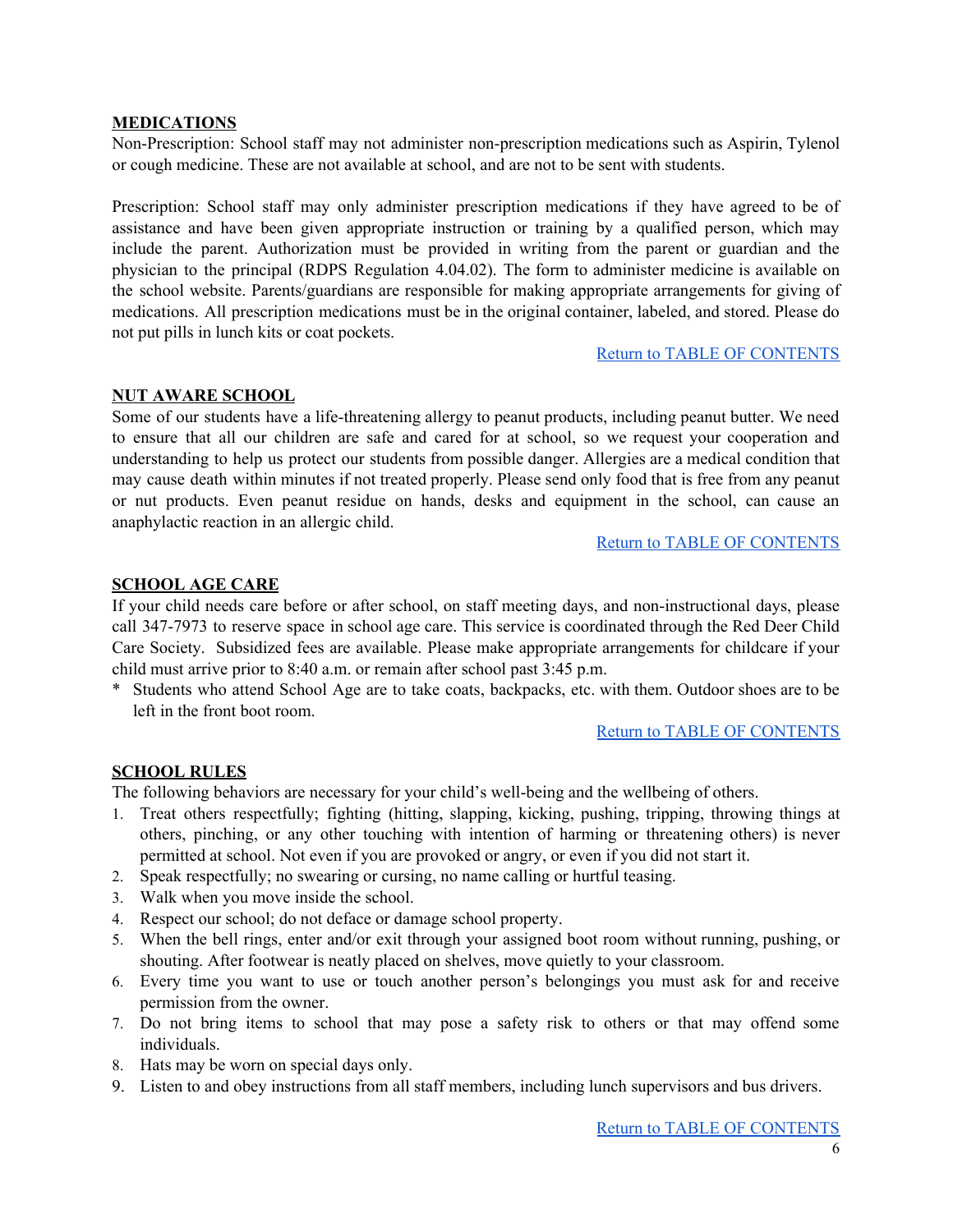# <span id="page-6-0"></span>**SCHOOL TIMES**

| Pre-Kindergarten<br>$8:52 - 11:45$<br>$12:42 - 3:35$ | <b>Morning Class</b><br><b>Afternoon Class</b> | Kindergarten<br>$8:57 - 11:45$<br>$12:45 - 3:33$          | <b>Morning Class</b><br><b>Afternoon Class</b>     |  |  |
|------------------------------------------------------|------------------------------------------------|-----------------------------------------------------------|----------------------------------------------------|--|--|
| <b>Grade 1 - 5</b>                                   |                                                |                                                           |                                                    |  |  |
| <b>Morning</b><br>8:57<br>9:00<br>12:00              | Entry Bell<br>Classes Begin<br>Lunch           | <b>Afternoon</b><br>12:53<br>12:55<br>$2:15-2:30$<br>3:35 | Entry Bell<br>Classes Begin<br>Recess<br>Dismissal |  |  |

#### <span id="page-6-1"></span>**SCHOOL YEAR 2019-20**

# Return to TABLE OF [CONTENTS](#page-1-0)

| School Opening -                  | Staff                   | August 28          |
|-----------------------------------|-------------------------|--------------------|
|                                   | <b>Students</b>         | September 3        |
| <b>Staff Learning Day</b>         | September 20            | No School          |
| <b>Parent-Teacher Conferences</b> | October 10              | $1:00 - 8:00$ p.m. |
| <b>Staff Learning Day</b>         | October 11              | No School          |
| Thanksgiving Day                  | October 14              | No School          |
| <b>Staff Learning Day</b>         | November 7              | No School          |
| <b>Fall Break</b>                 | November 8              | No School          |
| Remembrance Day                   | November 11             | No School          |
| <b>Parent-Teacher Conferences</b> | December 5              | $1:00 - 8:00$ p.m. |
| <b>Staff Learning Day</b>         | December 6              | No School          |
| Early Dismissal                   | December 20             | 2:35 Dismissal     |
| Christmas Break                   | December 23 - January 3 | No School          |
| <b>Staff Learning Day</b>         | January 17              | No School          |
| <b>Family Day</b>                 | February 17             | No School          |
| <b>Winter Break</b>               | February 18             | No School          |
| <b>Staff Learning Day</b>         | February 19             | No School          |
| Teachers' Convention              | February 20-21          | No School          |
| <b>Student-Led Conferences</b>    | March 19                | $1:00 - 8:00$ p.m. |
| <b>Staff Learning Day</b>         | March 20                | No School          |
| <b>Staff Learning Day</b>         | April 9                 | No School          |
| Good Friday                       | April 10                | No School          |
| <b>Easter Monday</b>              | April 13                | No School          |
| Spring Break                      | April 14-17             | No School          |
| <b>Staff Learning Day</b>         | May 15                  | No School          |
| Victoria Day                      | May 15                  | No School          |
| <b>Staff Learning Day</b>         | June 12                 | No School          |
| <b>School Closing</b>             | June 25                 | 2:35 Dismissal     |
| School Organization Day           | June 26                 | No School          |

**\*NOTE: Some dates could change during the year. Please refer to the school website calendar for the most current dates**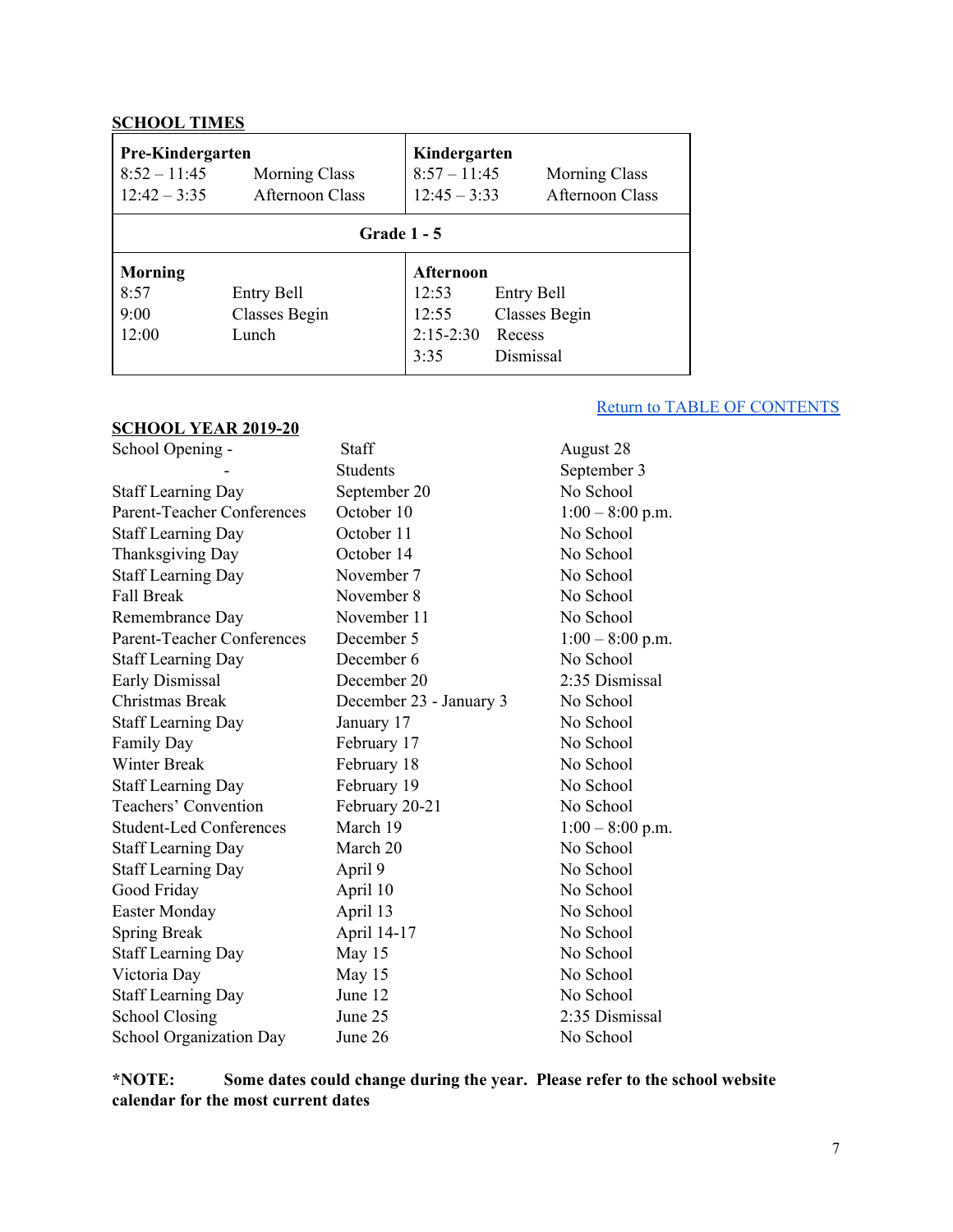# <span id="page-7-0"></span>**STUDENT CONDUCT**

At G.W. Smith School, we expect students to exhibit socially responsible and respectful behaviours so that teaching and learning can take place in a safe and caring environment. A positive school climate creates an environment in which each student is free to learn to the best of his or her ability and contributes to the prevention and reduction of misbehaviours in school. School personnel, under the direction of the principal, are to maintain order and discipline in the school, on school grounds and during school activities. Our school must be a safe and caring place for students and staff.

According to RDPS Regulation 4.02.02, students shall:

- a. Demonstrate a commitment to maintaining a safe and caring school;
- b. Demonstrate desirable personal characteristics, such as respect, responsibility, fairness, honesty, caring, loyalty and commitment to democratic ideals;
- c. Conduct themselves so as to reasonably comply with the following code of conduct:
	- i. be diligent in pursuing their studies,
	- ii. attend school regularly and punctually,
	- iii. comply fully with everyone authorized by the Board of Trustees to provide education programs and other services,
	- iv. comply with the rules of the school,
	- v. account to their teachers for their conduct,
	- vi. respect the rights of others;
- d. Be answerable for their conduct to the principal of their school on the way from home to school and from school to home, in the school building, during all time that they are on the school grounds, and during all school-sponsored activities;
- e. Be afforded information on the code of conduct with which they are expected to comply, with possible consequences for noncompliance; and
- f. Have the right to fair treatment and due process, including opportunity to account for situations and behaviours.

At G.W. Smith School we use the **Zones of Regulation** to talk about how to regulate or control our own behaviour:

- When you are in the Blue Zone your body is running slow (tired, sad, etc.).
- When you are in the Green Zone you are "good to go". You may feel happy, calm and focused.
- When you are in the Yellow Zone you are starting to lose control (frustrated, silly, anxious, etc.). You need to slow down and proceed with caution.
- When you are in the Red Zone you are out of control (uncontrolled anger, terror, elation, etc.). If you are in the Red Zone you will not make good decisions and you need to STOP!

We use the terms "expected" and "unexpected" to talk about behaviours. Expected behaviour is specific to the activity. Expected behaviour during quiet reading looks different than expected behaviour on the playground.

When you behave in an unexpected way (yelling, name calling, being grumpy, running around the room, etc.) it changes the way other people feel. It makes people anxious, uncertain, frustrated, angry, etc. They may start to have uncomfortable thoughts about you and think you are not fun, safe or easy to play or work with.

Each student should be able to identify some tools or strategies they can use to either calm down (if they are in the yellow zone) or become more alert (if they are in the blue zone). They might take deep breaths,